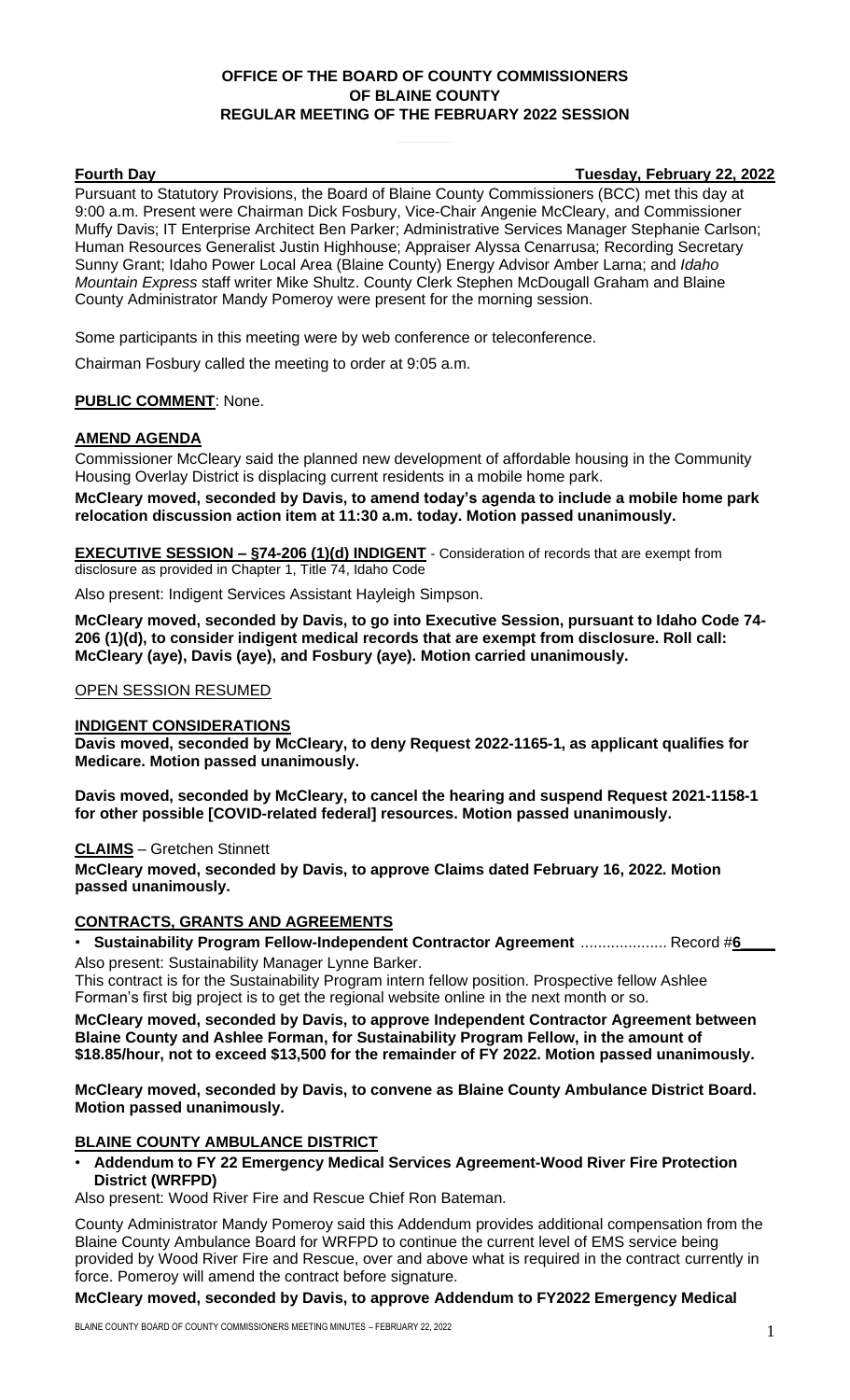**Services Agreement with Wood River Fire Protection District, as amended in the hearing today and to include additional compensation in the amount of \$269,409. Motion passed unanimously.**

## **McCleary moved, seconded by Davis, to reconvene as the Blaine County Board of Commissioners. Motion passed unanimously.**

## **COUNTY DEPARTMENT REPORTS**

**Waterways** - Lamar Waters

## • **US Army Corps of Engineers (ACE) Permits for Hot Springs Landing**

Blaine County Waterways Director Lamar Waters presented two approved Army Corps of Engineers permits for a maintenance program to dredge the Hot Springs Landing boat launch area. Waters said the Wood River and Camas Creek converge and dump silt right in front of the boat launch. Waters said he's dredged the area twice before, but silt washes right back in, so he wants to do a bigger area this time. The Hot Springs Landing is heavily used and should be safe. Chairman Fosbury suggested the silt might be useful to Road and Bridge or a local business.

County Floodplain Manager Kristine Hilt said FEMA requires the County to collect a permit for work in a mapped regulatory floodway. Hilt said she didn't think there were any neighboring private properties, but she had to make sure disruption and extraction would have no negative impacts. Hilt said weed infestation can be a real problem, and suggested Waters have the County Weed Department monitor the area for several years after the work is complete. The BCC supported the project.

## **Administrative Services** - Stephanie Carlson

Also present: Noxious Weed Supervisor John Cenarrusa; and Administrative Services Support Specialist Kay Draper.

**Earth Day Update** – The Climate Action Coalition wants to host an Earth Day event in the Judicial Building parking lot on Saturday following Earth Day. The BCC supported the event.

**Yew Update** – An Idaho Fish & Game botanist visited Blaine County and toured homes with County staff and the Sun Valley Asst. Police Chief to look for and remove yews on properties. Administrative Services Manager Stephanie Carlson said landowners are asking their property managers and County Noxious Weed Supervisor John Cenarrusa if they have yews on their property, so everyone is working together. Staff are reaching out to landscapers to be sure they know how to identify yews.

Administrative Staff are planning a **Yew Townhall Meeting** to give the public information on how yews affect animals, and how to control and thoroughly remove well-established yews.

## **County Administrator** - Mandy Pomeroy

- **Colorado Gulch Right-of-Way** documents are ready for BCC review. FEMA is ready to release the bridge funding.
- **Housing Coalition** City of Ketchum has retained Agnew-Beck as a housing consultant. Agnew-Beck would like to form a coalition of housing-related entities in Blaine County. Since BCHA is in transition right now, Agnew-Beck would like to present three options on how they can be a resource to the County.

Fosbury said he would like to see the services that Agnew-Beck offers, and acknowledged that the BCHA is in transition, but he felt the BCHA should hold the contract. He said the founding resolution of the Blaine County Housing Authority states, "… the Wood River Valley is one social and economic unit. The Board of County Commissioners believes it can better fulfill the affordable housing needs of County residents by creating a County Housing Authority that represents all the citizens through participation by the County, and all the cities with members of each of the cities on the governing board." Fosbury thinks the BCHA should be the starting point of housing-related entities. McCleary said the County could consider increased funding to the BCHA to support the BCHA's contract with Agnew-Beck. He will report on this discussion to the BCHA Board.

# **COVID-19 UPDATES**

The BCC reported on COVID-19-related issues, concerns and committees they were involved in. **Blaine County COVID-19 Risk Level Plan** – Blaine County is still at the "critical risk" level.

**Administrative Order from the Idaho Supreme Court** – Clerk of the Judicial Court Stephen McDougall Graham received a new administrative order from the Idaho Supreme Court which gives the District Administrative Judge the discretion to decide when to reconvene jury trials, and also what COVID protocols will be observed in the Courtroom. Blaine County can resume holding jury trials on February 28, 2022.

# **BOARD OF COMMISSIONERS DEPARTMENT REPORTS**

The BCC reported on issues and committees they were involved in:

**South Central Public Health Board Meeting** – SCPHD is updating their employee handbook. **Wood River Valley Collaborative Forest Enhancement Meeting** has done a GIS assessment of Ketchum, Sun Valley and Hailey to decide the best locations to plant trees for water and/or air quality; and where trees should be removed to reduce fire risk. McCleary said this forest enhancement project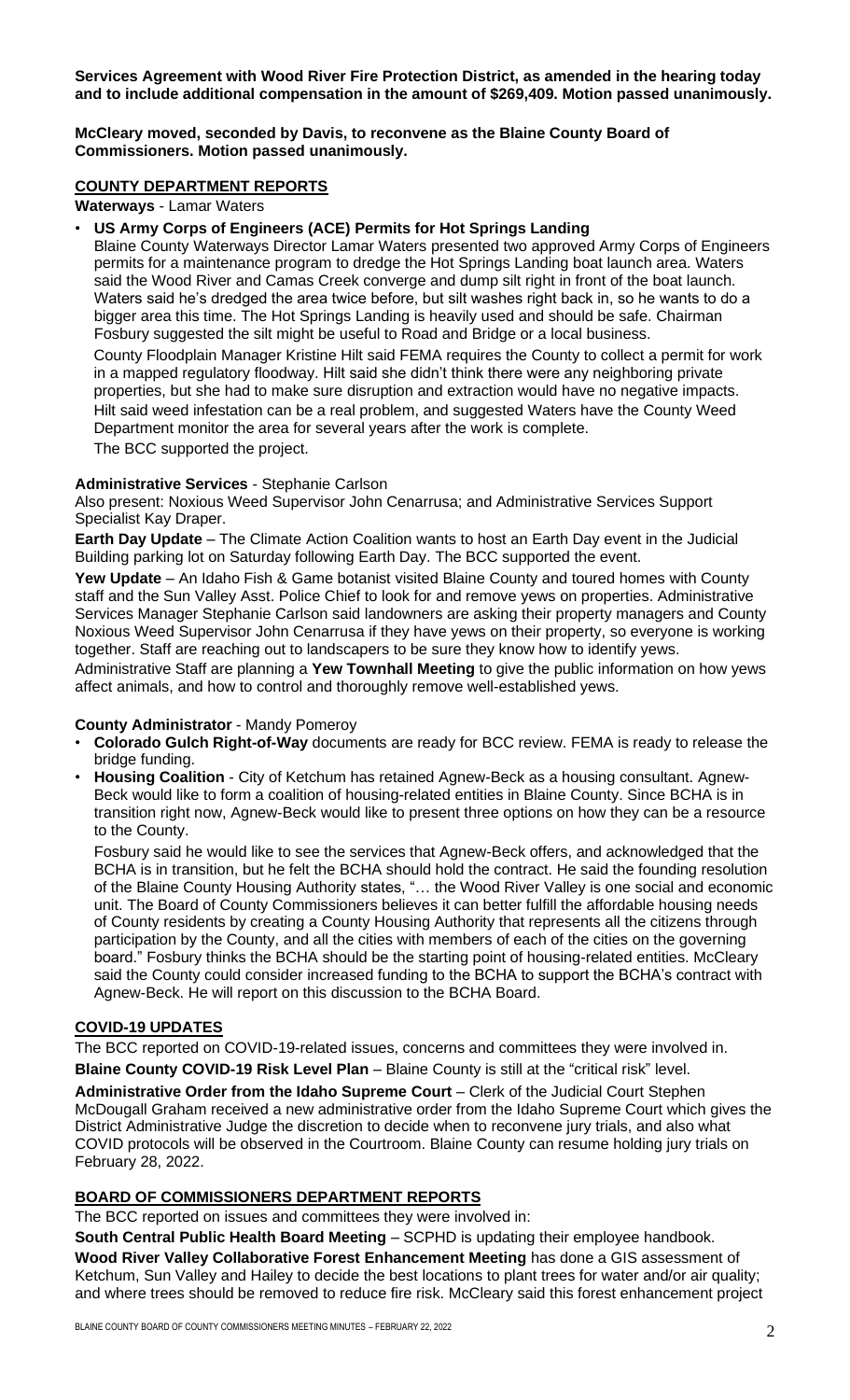enabled the National Forest Foundation to fund a \$2+ million Joint Chiefs Restoration Partnership grant that will help fund restoration efforts and fire mitigation on Baldy; and additional funding for fire mitigation or riparian work on private or public land.

**Fly Sun Valley Alliance** – Davis reported that people are coming back this winter, and the guaranteed minimum passenger payments are low. The Local Option Tax is doing what it was meant to do. FSVA members discussed how to keep support for LOT high when the renewal comes up in May; and still keep visitor numbers manageable. Fosbury said other small towns, including in Idaho, are losing much of their regular air service.

**Blaine County Housing Authority (BCHA) Meeting** – Fosbury said the BCHA has been in transition with a new Board Chair and a new Executive Director. The BCHA Board budget is really tight.

- Fosbury cautioned the BCHA against not keeping close touch with legal counsel.
- BCHA is working with consultant Agnew-Beck to finish their Strategic Plan.
- BCHA is working with Ketchum and a building contractor to repair sewer lines so Lift Tower Lodge can be fully functional and occupied.
- CH-PUD amendments to allow more smaller units have been submitted to County staff.
- BCHA Board is asking the BCC to consider an emergency moratorium due to on a project in McHanville that has given eviction notices to its current tenants.

## **Housing Action Plan** – Fosbury

Fosbury received a request for support from Tim Wolfe and Steve Shafran who want to form a new local housing charitable trust similar to ARCH that would include higher income levels up to 120% of Area Median Income.

# **CONSENT CALENDAR**

- **Experian Account Renewal** ...................................................................................... Record #**6\_\_\_\_**
- **Junior College Certificate of Residency forms**
- College of Southern Idaho, Spring 2022: Tessica A Shields

College of Western Idaho, Fall 2021- Spring 2022: Adriana Enriquez-Gonzalez

**McCleary moved, seconded by Davis, to approve the Commissioners' Consent Calendar for February 22, 2022. Motion passed unanimously.**

#### **POSSIBLE ZONING AMENDMENTS IN BLAINE COUNTY COMMUNITY HOUSING-PLANNED UNIT DEVELOPMENT MOBILE AND MANUFACTURED HOME OVERLAY DISTRICT**

Also present: Blaine County Chief Deputy Prosecuting Attorney Tim Graves; and Blaine County Housing Authority Board Chair Sarah Michael.

Several mobile home parks in the McHanville area are planning to redevelop, and are evicting current tenants during construction, resulting in a large number of displaced families. Blaine County Housing Authority Board Chair Sarah Michael, Crisis Hotline Executive Director Tammy Davis, and Neighbors Helping Neighbors representative Herbert Romero are asking the BCC to consider a temporary moratorium on development in the McHanville CH-PUD Overlay District to avoid these unanticipated evictions.

County Attorney Tim Graves said a moratorium would put a stop order on applications for demolition, alteration or destruction in this overlay area. This would give the BCC six months to pass an Ordinance that would, for example, put requirements on redevelopment in the area, such as develop affordable housing, or provide for relocation of existing residents. Idaho Code 74-204(1) states requirements for a moratorium as "… involving injury or damage to persons or property or immediate financial loss that justifies proceeding on an emergency basis". Idaho Code 67-6523 asks "… is the threat immediate or is there imminent peril to the public health, safety or welfare to justify a moratorium." A moratorium can be lifted when no longer necessary; or extended after six months, if necessary.

- Chairman Fosbury said a moratorium would help these tenants for now, but it wouldn't stop the process and would just delay development of affordable housing.
- Commissioner McCleary asked if ARPA funds or Blaine County Charitable Funds could be used to help the displaced families find temporary relocation. She wasn't sure a moratorium was the appropriate tool to deal with this issue and the housing crisis.
- Commissioner Davis said a moratorium probably wouldn't stop the evictions already issued.

The BCC agreed that local community organizations can probably help the evicted families while the County does what it can to encourage development of new housing as soon as possible.

Sarah Michael suggested the County draft a policy to help people when development threatens existing housing. In the meantime, local assistance organizations will meet with the affected families this week to explore relocation possibilities.

# **LAND USE and BUILDING SERVICES HEARINGS**

• (CONTINUED FROM FEBRUARY 8, 2022). **Review of conditions of approval as part of Catherine Sullivan's request for Reconsideration of the Board's decision upholding the Blaine County Hearing Examiner's conditional approval of an Outdoor Recreational Conditional Use Permit at 98 Broadford Rd. Megan Gruver is the conditional use permit applicant. The 17.5-acre property's legal description is Lot 2C,**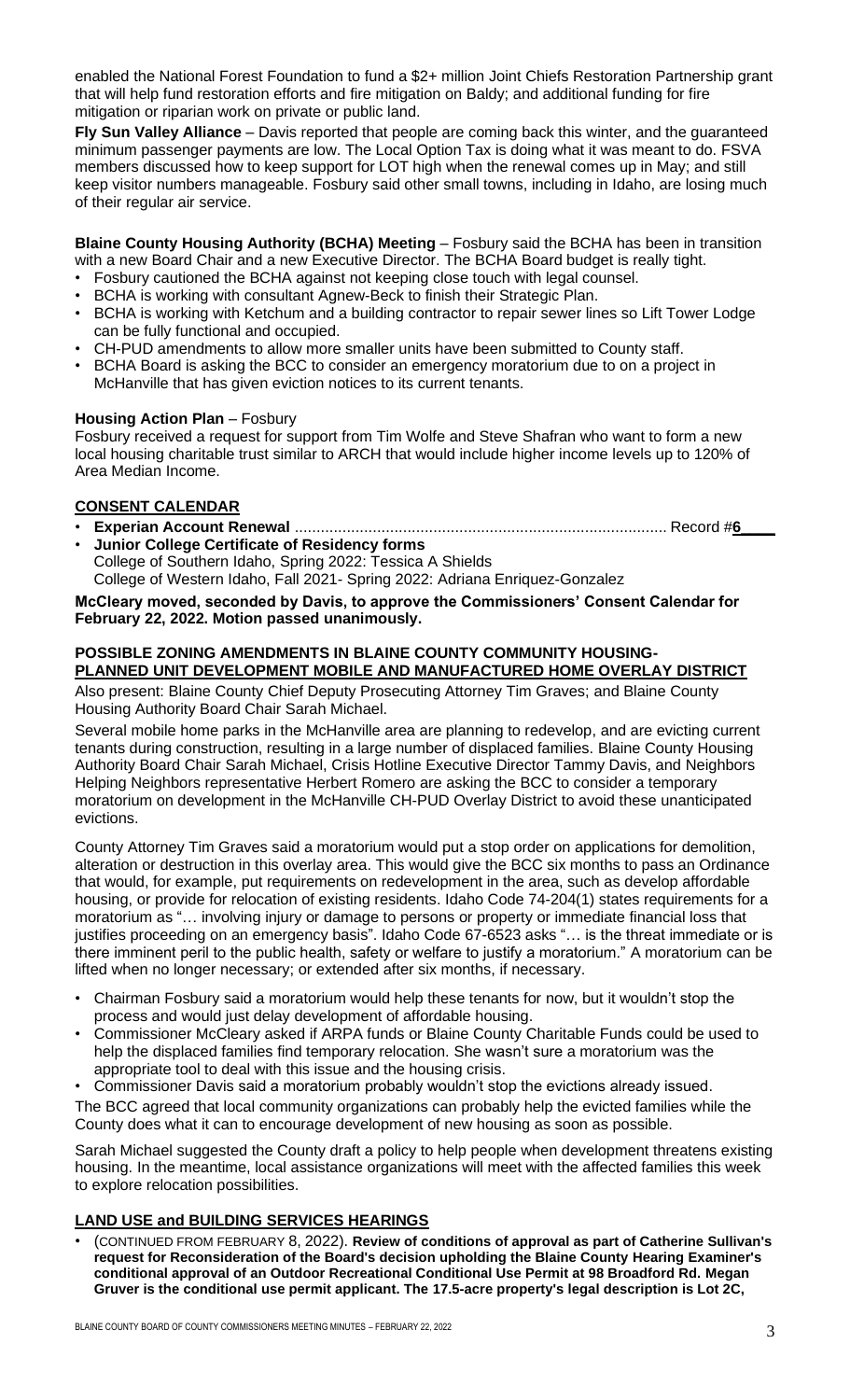#### **Silver Bell Ranch.**

Also present: Blaine County Chief Deputy Prosecuting Attorney Tim Graves; Blaine County Code Compliance Specialist Kristine Hilt; applicant Gary Gruver and applicant's attorney Ed Lawson; and appellant's attorney Ben Worst.

Chief Deputy Prosecuting Attorney Tim Graves said the BCC issued a decision in the appeal of the Hearing Examiner's conditional approval of an Outdoor Recreational CUP. The appellant asked the BCC to reconsider their Decision on Appeal, and the BCC agreed to reconsider their decision and perhaps modify Conditions of Approval of its prior decision.

No notice is required for this hearing because it is a continuation of their reconsideration. The BCC is limited by the record already prepared in its deliberations. No further argument or public comment is allowed.

- The total number of people—participants, volunteers, spectators, and anyone on the property at any time—is no more than 75 persons.
- Events can't be consecutive. There needs to be a minimum of 14 days in-between events.

## **McCleary moved, seconded by Davis, to direct staff to draft a Modified Decision reflecting the modifications discussed today. Motion passed unanimously.**

**COMPREHENSIVE PLAN IMPLEMENTATION WORKSHOP** (CONTINUED FROM FEBRUARY 15, 2022). Also present: Blaine County Land Use and Building Services Deputy Director Kathy Grotto; and wildlife advocate Lili Simpson.

The BCC previously indicated their Comprehensive Plan priorities, then had a couple weeks to think about their priorities; and were given the opportunity in this meeting to again mark their priorities without concern for how they had previously marked them.

Sustainability Manager Lynne Barker has reviewed the Comprehensive Plan.

- The BCC discussed community housing options, including state and federal opportunities, local option tax, impact fees, in-lieu contribution, and a housing "fund". Planned Unit Developments allow additional density if affordable housing is included in the PUD.
- Commissioner Davis said an investment fee aka a real-estate transfer tax is being proposed to the Idaho Legislature.
- Fosbury "Support and defend existing minimum stream flow (MSF) rights in the Big Wood River and promote other opportunities for new MSF rights in the watershed where feasible." should be an ACTION ITEM. The desired outcome refers to tributaries, specifically the East Fork [of the Big Wood River], which dried up; and protesting an IDWR application to acquire water rights in the water bank in the main Big Wood River channel

# **Public Comment**:

- Blaine County resident Lili Simpson concurred that minimum stream flows were important and should be on a five-year monitor program.
- Simpson said Idaho's wildlife is "owned" by the public, but Idaho Fish and Game has jurisdiction over wildlife. She asked the BCC to give wildlife special consideration where appropriate.
- Simpson said some of the proposed bike-ped route on the maps in Blaine County Community Bikeped Master Plan goes over private land in places and land owners weren't consulted with path location.

# **LAND WATER & WILDLIFE PROGRAM**

• **Guy Canyon Restoration Project. Review of Grant Agreement and Funding Resolution for the University of Idaho's request for Land, Water & Wildlife Funds for the Rock Creek Ranch Phase II - Guy Canyon Restoration Project. The request is for \$21,525.00 (or 23%) of the total estimated project cost of \$92,000.00 for a tributary restoration in Guy Canyon.**

Also present: Blaine County Land Use and Building Services Deputy Director Kathy Grotto; and Land, Water and Wildlife Levy Program Coordinator Wendy Pabich.

The BCC reviewed the Guy Canyon Restoration Project Grant Agreement and Funding Resolution at last week's BCC meeting, but could not approve them due to a technicality. Both the Agreement and Funding Resolution can be approved in today 's meeting.

**McCleary moved, seconded by Davis, to approve the Land, Water and Wildlife Levy Grant Agreement between Blaine County and the University of Idaho for the Guy Canyon Restoration Project, outlined in Exhibit A of this Grant Agreement, in the amount of \$21,525.00, or 23% of total project cost, whichever is less. Motion passed unanimously.**

**Davis moved, seconded by McCleary, to approve Resolution 2022-01, a resolution between Blaine County and the Regents of the University of Idaho for the Guy Canyon Restoration project with Land, Water and Wildlife Levy project funding, pursuant to established criteria of the Land, Water and Wildlife Levy program, in the amount of \$21,525.00, or 23% of the total,**